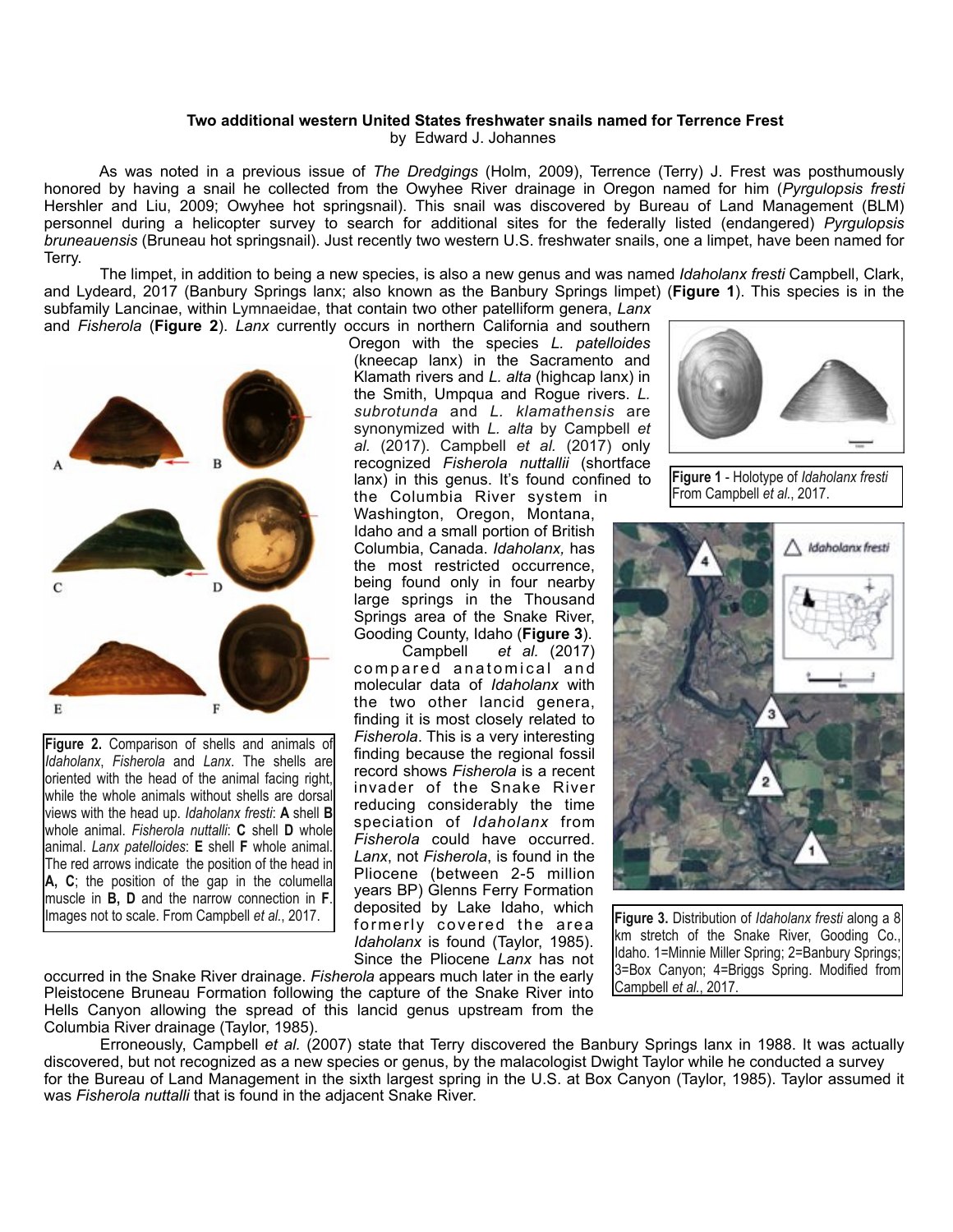Terry, having just completed extensive surveys for *Fisherola* for the Department of Energy (Neitzel & Frest, 1989), recognized Taylor's description of the Box Canyon site in his report did not fit the typical large riverine habitat for *Fisherola*. Suspecting this might be something new; he took a trip to Idaho in 1988 to specifically collect this species. Terry's efforts to collect this site were stymied by a local trout farmer, Earl Hardy, who refused to give access permission to the canyon. At the time Mr. Hardy was fighting a federal court case filed to prevent him from further diversions of water from Box Canyon for a proposed trout farm in an adjacent canyon. Terry instead surveyed Banbury Springs, finding the new limpet there. Later, he confirmed that the Banbury Springs lanx occurred in Box Canyon when the BLM had him examine Taylor's specimens from there. The new limpet became a major player in the Box Canyon court case, at which Terry served as an expert witness (Morgan v. Walter 728 F. Supp. 1483, 1989). Hardy's court loss precipitated the federal listing of the Banbury Springs lanx as endangered under the Endangered Species Act (ESA) with four other local snails (U.S. Fish and Wildlife Service, 1992) leading to the eventual protection of Box Canyon upon transfer of Earl Hardy's ownership of his portion of the canyon to the State of Idaho following his death. It was designated a state park in 2006. *Idaholanx fresti* and one of the other Snake River listed snails, *Taylorconcha serpenticola* Hershler *et al.,* 1994 (Bliss Rapids snail), were among a handful of taxa listed under the ESA before being scientifically described. Under the second Bush administration an amendment was added to the ESA disallowing the federal listing of undescribed species.



**Figure 4.** Shells of *Fluminicola fresti*. **A** Holotype; **B, C**  Sympatric ovate-conic and trochiform shell morphs, respectively; **D** Shell. From Hershler *et al.*, 2017.

 In addition to Banbury Springs where Terry and I collected the holotype in 2003, we also discovered *Idaholanx* at Thousand Springs (Minnie Miller Springs) at The Nature Conservancy Thousand Springs Preserve in 1991 (Frest & Johannes, 1992). Later U.S. Geological Survey personnel discovered it at their Briggs Springs gauging station in 1994 (Figure 3; U.S. Fish and Wildlife Service, 2006).

 Campbell *et a*l. (2017) named this species after Terry "…for his significant contribution to the knowledge of land and freshwater molluscs of North America, especially of the western states and who was also a colleague and friend."

 The third snail named for Terry is *Fluminicola fresti* Hershler, Liu & Hubbart, 2017 (Frest's pebblesnail). This snail is distributed on the western slope of the Cascades and eastern portion of the Siskiyou Mountains in the North Umpqua River drainage and in the Rogue River

basin north of Little Butte Creek in spring-fed habitats **(Figure 4)**. This small *Fluminicola* species was discovered while Terry and the author conducted surveys for the Oregon Heritage Program in the Umpqua and Rogue river drainages (Frest & Johannes, 1999). Terry and the author collected the holotype in 1994 from a diversion from Big Butte Springs through Butte

Falls Hatchery, Jackson County, Oregon. This snail's distribution was cut in two by ash from the eruption of Mt. Mazama (Crater Lake) over 6000 years ago and still shows the impact of this event even now (**Figure 5**).

 Hershler *et al.* (2017) honored Terry "…for his many contributions to the documentation of molluscan biodiversity in the northwestern United States."

Another larger *Fluminicola* species that was discovered by Terry with the author in the Umpqua River is also described in this paper and was given the named *Fluminicola umpquaensis* (Jade pabblesnail). Terry and I collected the holotype from the Umpqua River at Bunch Bar Access (County), west of OR38 (Umpqua Highway), Douglas County, Oregon in 1998. This species was found to be genetically close to the Columbia River basin occurring *Fluminicola virens* and *Fluminicola gustafsoni*, indicating, in addition to fish evidence, that there was once a former connection with the Umpqua River basin.

A range extension for *Fluminicola multifarious*, originally found by Terry and I in the upper Sacramento River drainage, was also revealed by DNA evidence in Hershler *et al*. (2017).

**Figure 5.** Map of southwest Oregon showing the distribution of *Fluminicola fresti* (red dots), *Fluminicola umpquaensis* (green dots) and *Fluminicola multifarious* (yellow dots). From Hershler *et al.*, 2017.